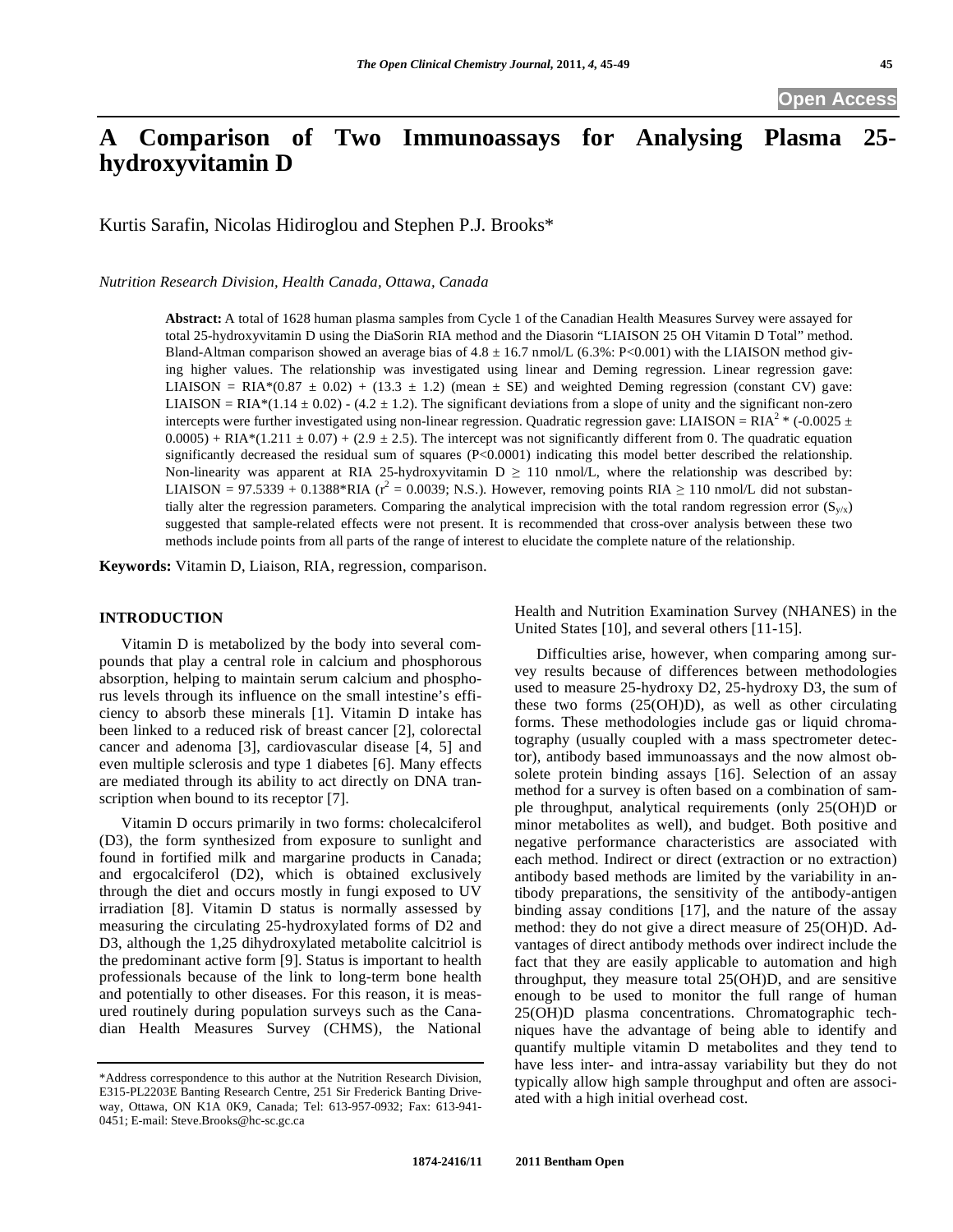Canada and the United States have embarked on a joint process to set dietary recommendations common to both countries [18]. As part of this process, it is important to compare the vitamin D status of both countries, a process made difficult because the two national surveys use different methods. As part of the first cross-sectional sampling of the Canadian population, the CHMS offered a unique opportunity to compare a large number of samples, monitored over several months using the Diasorin Liaison method, an automated direct cheminluminescence immunoassay, against a manual indirect radioimmunoassay method, which has been used by the United States national survey (NHANES). Other comparisons between these two methods have included more than one method [19, 20] or have reported a significant inconsistency and variability among laboratories [21]. We were interested in assessing performance over several assay kit lots using a large sample size to resolve some of these issues.

## **MATERIALS AND METHODS**

#### **Manual RIA Method**

 Manual radioimmunoassay (RIA) kits for the analysis of 25OH Vitamin D were obtained from Diasorin Inc, Stillwater, MN, USA. All reagents required to perform the analysis are contained within the RIA kit including; 25(OH)D calibrators, non-specific binding/addition buffer, 25(OH)D antiserum, 25(OH)D tracer, donkey anti-goat (DAG) precipitating complex, 25(OH)D controls and acetonitrile. The RIA assay was performed as directed by the manufacturer's product insert.

 The indirect assay is a two-step procedure: the first step is a liquid-liquid extraction using acetonitrile and  $50\mu$ L of plasma, and the second step is the immunoassay itself, which consists of an equilibrium competition for the antibody between iodine<sup>125</sup> labelled 25(OH)D and endogenous 25(OH)D present in the human plasma sample. The primary antibody is specific for both  $25(OH)D_2$  and  $25(OH)D_3$ .

The antibody, tracer and  $25\mu L$  of the sample extract are incubated in 12x75mm disposable culture tubes (Fisher Scientific Co., Ottawa, ON, Canada) for 90 minutes at room temperature. A secondary antibody (DAG precipitating complex) was then added and incubated for another 20 minutes to precipitate out the bound material. All excess liquid was decanted and the remaining precipitate was measured using a Wallac 1470 Gamma Counter (Perkin Elmer, Waltham, Massachusetts, USA). The amount of gamma radiation measured is inversely proportional to the concentration of 25(OH)D present in a given sample. A six point calibration curve, consisting of serum containing known 25(OH)D concentrations was used to determine the 25(OH)D content of the unknown samples.

## **Automated CLIA Method**

 This assay is a direct competitive chemiluminescence immunoassay (CLIA), which uses 25(OH)D conjugated to an isoluminol derivative to compete with the 25(OH)D present in the plasma. There is no indication of the chemical form of the conjugated  $25(OH)D$ . A LIAISON<sup>®</sup> autoimmunoanalyzer and LIAISON® 25OH Vitamin D TOTAL Assay integrals were obtained from Diasorin Inc, Stillwater, MN, USA. The integral contains the following reagents required to perform the CLIA: magnetic particles coated with antibody against 25(OH)D, assay buffer, conjugated 25(OH)D and 25(OH)D calibrators. Additionally purchased from Diasorin Inc, (Stillwater, MN, USA) to perform the assay were: Liaison system liquid, starter reagents and reaction modules.

 The assay was performed as indicated in the manufacturer's product insert. During the first incubation, 25(OH)D is dissociated from its binding protein and binds to the antibody on the magnetic particles. The antibody is specific for both  $25(OH)D_2$  and  $25(OH)D_3$ . After a 10 minute incubation, the conjugated 25(OH)D is added and allowed to incubate for 10 minutes again. The magnetic particles are then washed of all excess liquid and unbound material. A starter reagent is added to initiate a flash chemiluminescent reaction of the conjugated isoluminol derivative, which is then measured by a photomultiplier. The amount of light measured is inversely proportional to the concentration of 25(OH)D present in a given sample. A two point calibration curve, consisting of serum containing known 25(OH)D concentrations, is constructed. Unknowns are obtained by comparison with the calibration curve.

## **Samples and Method Comparison**

 Plasma samples were obtained from the CHMS, a repeated cross sectional survey of the Canadian Population [22]. The first cycle of this survey consisted of 5,604 subjects (48% males), aged 6-79 y (median age 33 y) who reported to a mobile examination centre for physical measurements. The survey excluded residents of Indian reserves, Crown lands, certain remote regions, institutions, and fulltime members of the Canadian Forces. Data was collected over a period of two years at 15 sites across Canada [23]. The initial survey contained plasma 25(OH)D data on 5,298  $(94%)$  of the subjects (median vitamin D in males = 66.1 nmol/L, females  $= 67.9$  nmol/L).

 The present cross-over study used a portion (31%) of these samples (1628 samples: Table **1**). Of the 3670 excluded samples, 3080 were dropped because they did not have data for both RIA and LIAISON (only sites 1-7 were assayed by both methods). A further 581 were excluded because of problems with external control validation during the RIA measurement, five were excluded because their values fell below the lower range of the RIA  $(< 6 \text{ nmol/L})$  or the LIAISON measurement  $(\langle 10 \text{ nmol/L})$ , and four values were greater than 4 standard deviations from the analysed mean of all samples. The final sample contained 48% males with a median age of 35 for males and 37 for females (range 6-79 y).

 The samples were collected in lavender top blood collection tubes containing ethylenediaminetetraacetic acid (EDTA). The plasma was removed on site and shipped to our laboratory frozen on dry ice and then subsequently stored at -80ºC until analysis. The samples were analysed by RIA within 3 months of receipt and then stored at -80ºC until re-analysis by LIAISON. Samples were analyzed by RIA from March 2007-April 2008 and by LIAISON from February 2009-April 2009. In some cases samples were thawed and refrozen more than once for the RIA assay. These occurred when the RIA quality control parameters indicated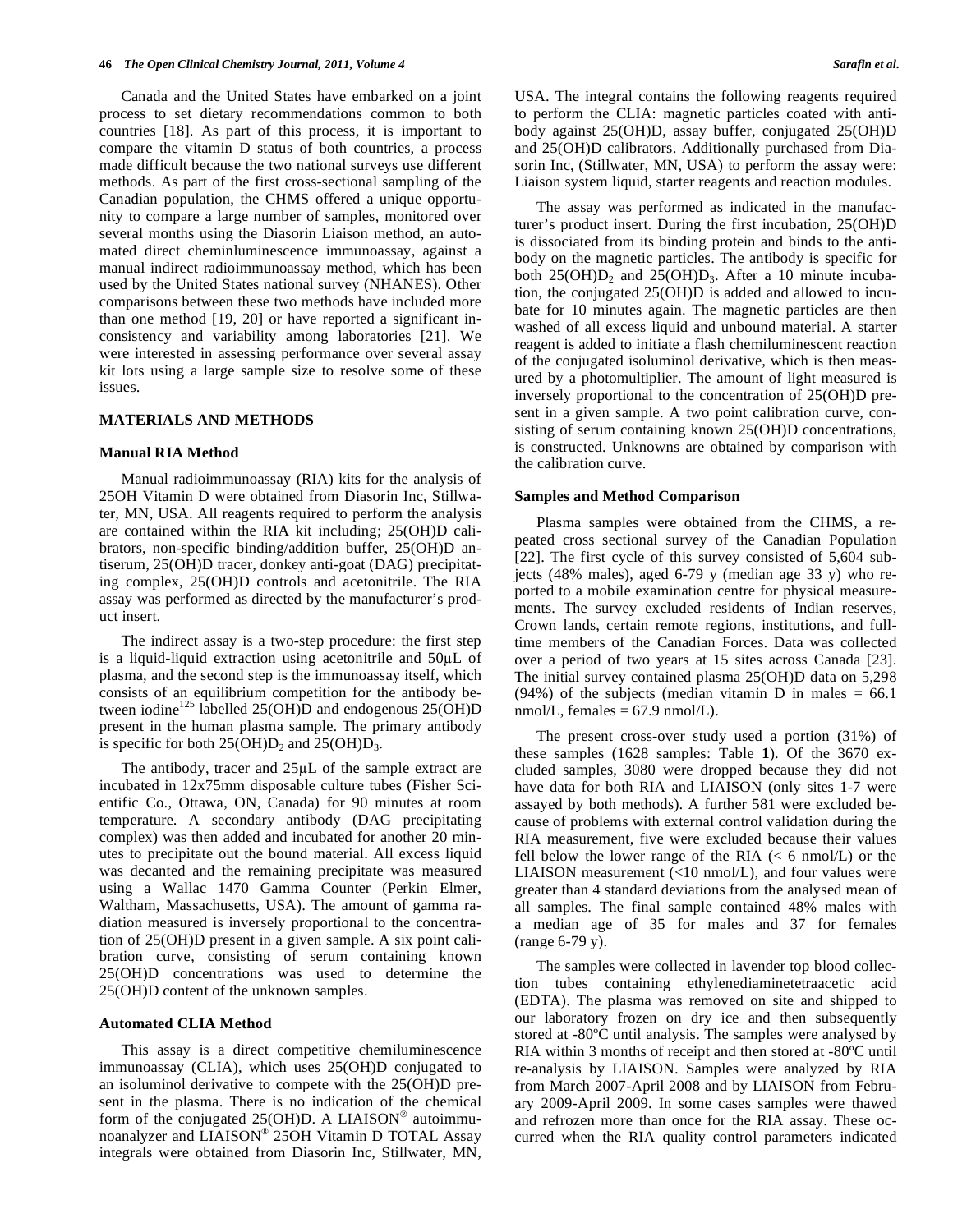#### **Table 1. Regression Analysis of RIA vs. LIAISON Measures**

| <b>Comparison method</b>        | <b>Parameter</b> | <b>Value</b> <sup>a</sup>       |
|---------------------------------|------------------|---------------------------------|
| Bland-Altman bias:              | nmol/L           | $4.8 \pm 16.7$                  |
|                                 | $\%$             | $6.3 \pm 25.8$                  |
| Weighted Deming Regression      | intercept        | $-4.2 \pm 1.2$ (p=0.0007)       |
|                                 | slope            | $1.14 \pm 0.02$ (p<0.0001)      |
| Nonlinear quadratic regression: | a                | $-0.0025 \pm 0.0005$ (p<0.0001) |
| LIAISON = $a*RIA^2 + b*RIA + c$ | b                | $1.21 \pm 0.07$ (p<0.0001)      |
|                                 | $\mathbf{c}$     | $2.9 \pm 2.5$ (p=0.2441)        |

 $a^a$ value  $\pm$  standard error.

that the assay results were too variable or were outside tolerable ranges for the assay.

## **Quality Control**

 Quality controls were included with each analytical run for both the RIA and LIAISON methods. 5 controls were run in total, two levels of controls purchased from Diasorin Inc. (Stillwater, MN, USA) and the other three levels were purchased from Biorad Diagnostics Inc. (Montreal, Quebec, Canada). The laboratory has participated in the Vitamin D External Quality Assessment Scheme (DEQAS) since January 2006 for the RIA method and since January 2008 for the Liaison method and has been in proficient standing for both since enrolment.

#### **Statistical Analysis**

 Statistical analysis was performed using Analyse-it for Microsoft Excel (Bland-Altman plots, regression analysis) and Statistica 7.0 (Statsoft, Tulsa, OK, USA). Regression analysis was carried out to evaluate the performance of the methods and to assess whether a linear relationship between the two variables existed. Linear regression was performed to assess whether the observed spread of points across the regression  $(S_{v/x})$  was a function only of the total analytical imprecision  $(s_{a,tot} = \sqrt{S_{RA}^2 + S_{LIASON}^2})$  or whether it included sample-related effects [24]. Total analytical imprecision was assessed using all data from high and low QC material which was purchased from Biorad Diagnostics Inc. These QC materials were analyzed with every run (both methods) during the method comparison. Imprecision for each method was estimated as the average variance across the measured range  $(37 – 129$  nmol/L for RIA;  $29.5 – 84$  nmol/L for LIAISON) calculated as the square root of the sum of measured variances at the two values. This was necessary because the variance was proportional to the magnitude of the measured value (CVs were constant).

 Method comparison was performed using weighted Deming regression (constant CV) to account for the nonuniformity of variance across the response range [25]. The assumption of a constant variance ratio was verified using repeated measurements of the QC material described above (CV=10.5% at 37 nmol/L and 10.8% at 129 nmol/L for RIA;  $CV=11.5%$  at 29.5 nmol/L and 9.8% at 84 nmol/L for LIAISON).

 The Shapiro-Wilk W test showed that both the LIAISON and RIA data were not normally distributed (P<0.0001). Both data sets had significantly more observations in the lower portion of the graph than normal (skewness = 0.42 for RIA and 0.43 for LIAISON). In addition, the LIAISON data had more observations near the media than the RIA data  $(kurtosis = 0.09$  for RIA and 0.49 for LIAISON). Thus, correlation analysis was performed using the Spearman correlation coefficient, which gave a value of 0.77 (CI: 0.75 to 0.79). The data were also fitted by quadratic regression to test the linearity of the response. Agreement between the two methodologies was assessed using a plot of the difference as a function of the mean 25(OH)D values as described by Bland and Altman [26].

#### **RESULTS**

#### **Samples**

 None of the samples showed visible signs of hemolysis or lipemia. Plasma samples were frozen and thawed a maximum of 3 times. Under this treatment, 25(OH)D is stable [16].

## **Estimates of Precision**

 The RIA and Liaison method intra- and inter-assay %CV was estimated by analysing 5 different samples in duplicate over 3 days. The Liaison method intra and inter assay %CV ranged from 3.2% to 8.01% and 6.9% to 12.7%, respectively. The RIA method intra and inter assay %CV ranged from 1.0% to 13.7% and 8.1% to 12.0%, respectively.

#### **Method Comparison**

The RIA method average was  $64.0 \pm 23.8$  (median 62.8; 95% CI from 62.7 to 65.1; range 6.7-145.0). The LIAISON method average was  $68.8 \pm 26.5$  (median 68.8; 95% CI from 67.6 to 70.1; range 10.0-213.4). Differences between the RIA and LIAISON methods were assessed graphically using a Bland-Altman percentage difference vs. average plot (Fig. **1**). The overall bias was 4.8 nmol/L with the LIAISON giving higher values (Table **1**). The data was further analysed using weighted Deming regression to determine the linearity of response. This gave a negative intercept and a slope significantly different from unity. Visual inspection of the data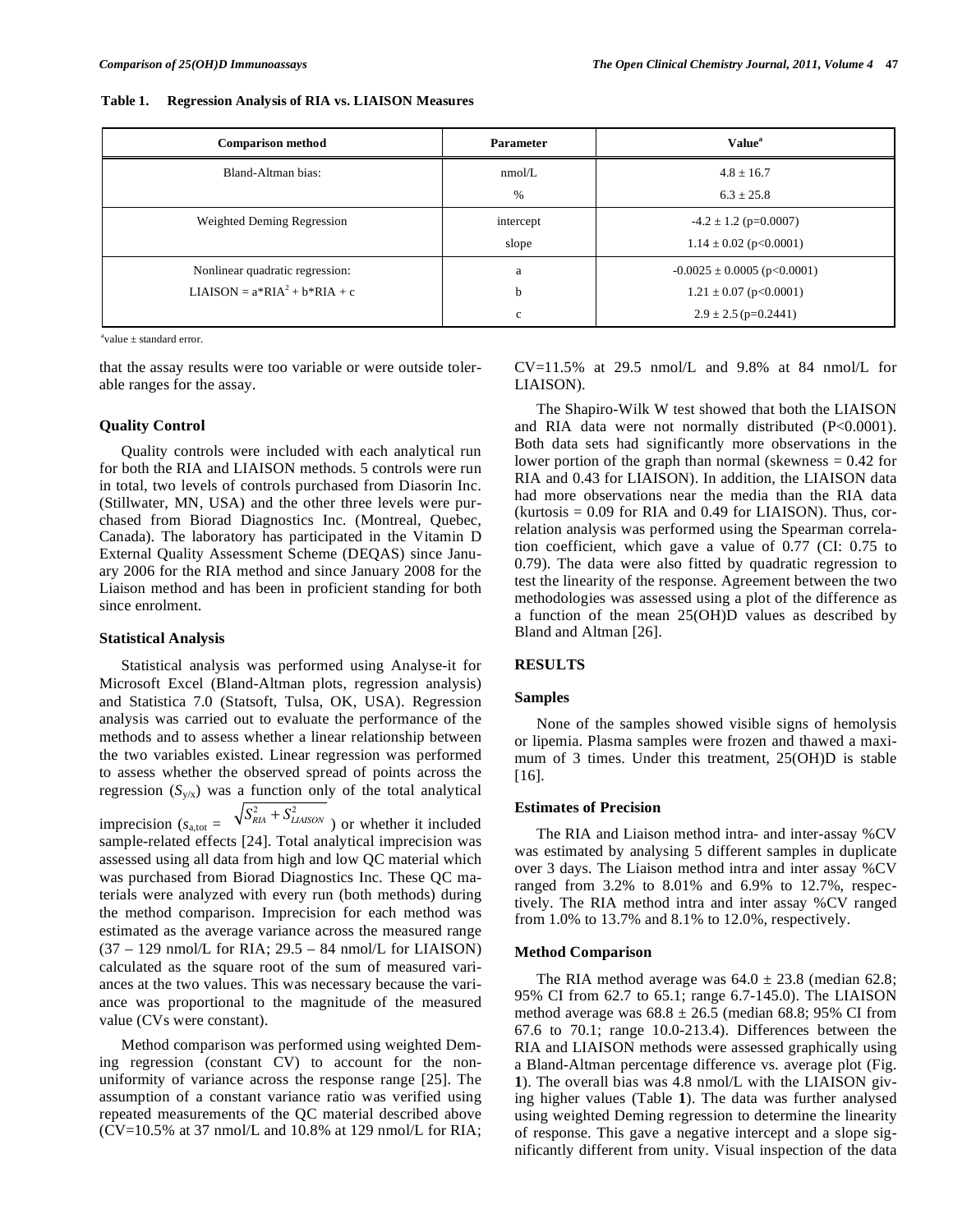suggested a non-linear relationship with a plateau at RIA 25(OH)D concentrations in excess of 110 nmol/L (Fig. **2A**). Regression of the 65 samples with concentrations  $\geq 110$ nmol/L (approximately 4% of the total data set) gave a nonsignificant slope of  $0.14 \pm 0.28$  ( $r^2 = 0.004$ ; Fig. 2B). However, removing these points from the regression analysis did not substantially alter the weighted Deming parameters. Linearity was further tested using the Linearity Test (Analyse-It). This revealed that a quadratic equation slightly but significantly improved the fit (Table **1**) as shown by a reduction in the sum of squares due to lack of fit (395620 for linear regression vs. 389482 for quadratic regression; p<0.0001).



**Fig. (1).** Bland-Altman plot showing differences between methodologies plotted as a function of the average 25(OH)D value from both methodologies. Solid line shows identity. Dotted line shows average bias of 4.8 nmol/L. Dashed lines show 95% limits of agreement (-28.1 to 37.6 nmol/L).



**Fig. (2). A**. Non-linear quadratic regression of RIA versus LIAISON. Solid line shows line of best fit (see Table **1** for parameters). Dashed lines show 95% confidence limits. **B**. Linear regression analysis of values greater or equal to 110 nmol/L. Solid line represents regression fit. Dashed lines show 95% confidence limits.

## **DISCUSSION**

 A common practice when performing a clinical cross over or a method comparison test is to perform multiple tests on a smaller set of between 36-400 samples over a short period of time [19, 20, 27-30]. While this can be sufficient in some circumstances, it can also introduce other possible sources of error. The present study demonstrates that there is value in using a higher number of samples than is commonly used for performing the comparison. In addition, it shows the advantage of conducting the crossover using samples spread over a longer period of time and utilizing several different assay kits of different lots. This would be especially true when comparing across sampling cycles for a long-term survey.

 Although the RIA method is regarded as a wellestablished reference method for comparison purposes [19], results from the DEQAS program show that the LIAISON method forms a significant portion of the total submitted values [31]. It is, therefore, important to define the relationship between these two methods. The present study, analysed by weighted Deming regression, showed a good correlation between methods (Spearman  $r = 0.77$ ) with a slope of 1.14  $\pm$ 0.02 (Table **1**). These values are slightly higher than a recent comparison analysed by Deming regression using 390 samples, which reported an excellent correlation (Spearman  $r =$ 0.91) and a slope of 0.99 [19]. Unlike the data of Wagner *et al*. [19], the correlation of the present study was improved when a quadratic fit was applied to the data, presumably because of non-linearity at both ends of the data range. The reasons for this non-linearity cannot be determined from the present analysis but the lack of correlation between the two methods at high 25(OH)D values in our hands is of concern. Part of the difficulty in this part of the curve may lie in the lower signal to noise ratio of response, which would magnify small pipetting errors as well as other relatively minor differences in procedure. From a theoretical perspective (operator reproducibility), the automated system should be more reproducible at this range than the manual RIA kit. In accordance with this principle, we have noticed a decrease in the variance associated with our measurements after switching to the Liaison (RIA difference from DEQAS ALTM -28.5% to 15.2%; Liaison difference from DEQAS ALTM -6.3% to 4.0%). The significant Y-intercept obtained from regression analysis suggests that at lower 25(OH)D plasma concentrations, the two methods differ significantly but are more closely related at about 80 nmol/L. The reasons for this are not clear. The antibody used is identical for both methods, but the RIA is an indirect method utilizing a solvent extraction procedure prior to the immunoassay, while the quicker direct LIAISON method skips this step. Whether this accounts for the non-linear response at the higher concentration range is unknown. The non-linearity in response for both methods at the extremes of the response curve appears to influence the relationship between the methods. At the low end of the curve, this resulted in a non-zero intercept, however the direction and magnitude of this deviation cannot be determined from this study.

 Bland-Altman analysis showed a significant bias with the LIAISON method giving higher values - a situation opposite to that suggested from the DEQAS program results [32] and one that was higher than that of Wagner *et al*. [19] illustrating the value of laboratory-specific cross over studies. Some of these differences may be related to differences in RIA and LIAISON response to D2 and D3 in plasma samples. The DEQAS samples may come from a single individual and this